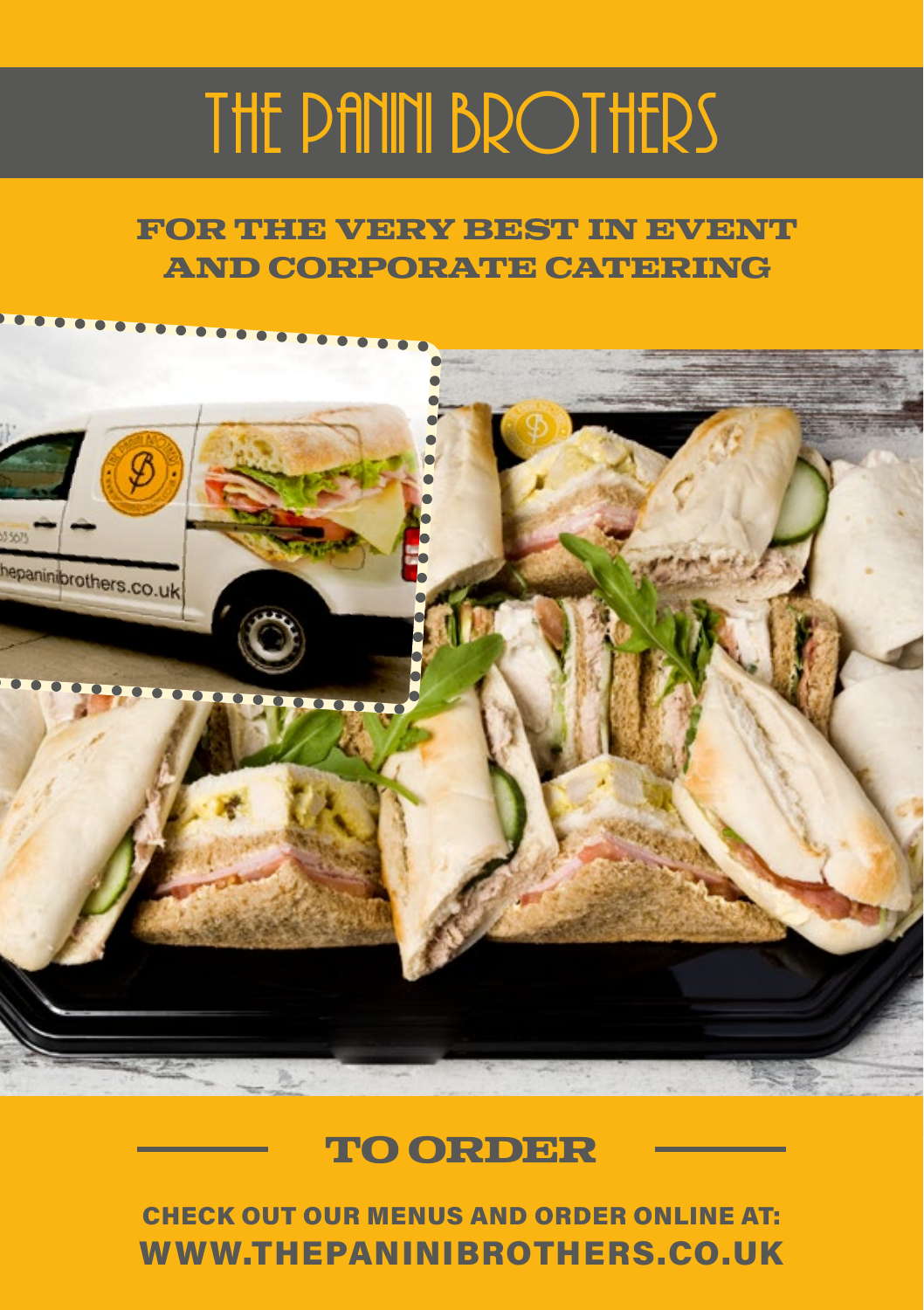## **Start the day the right way**

#### **HOT BAGUETTES – Minimum order of 10**

| Back Bacon                          | £4.25 |
|-------------------------------------|-------|
| Lincolnshire Sausage                | £4.25 |
| Vegetarian Sausage                  | £4.25 |
| Back bacon and Lincolnshire sausage | £4.25 |

**Served with selection of Brown & Tomato Sauces**

#### **New Yorker** *£5.50 per head*

- Croissant or Bagel with Breakfast Filling Egg, Bacon, Lincolnshire Sausage & Salmon & Cream Cheese
- **Danish Pastry Per Person**

#### **Parisian Breakfast** *£5.50 per head*

**Fresh Baked Croissant with Jam & Butter** 

**Danish Pastry** 

■ Tropical Fresh Fruit Selection or Whole Fruit Basket

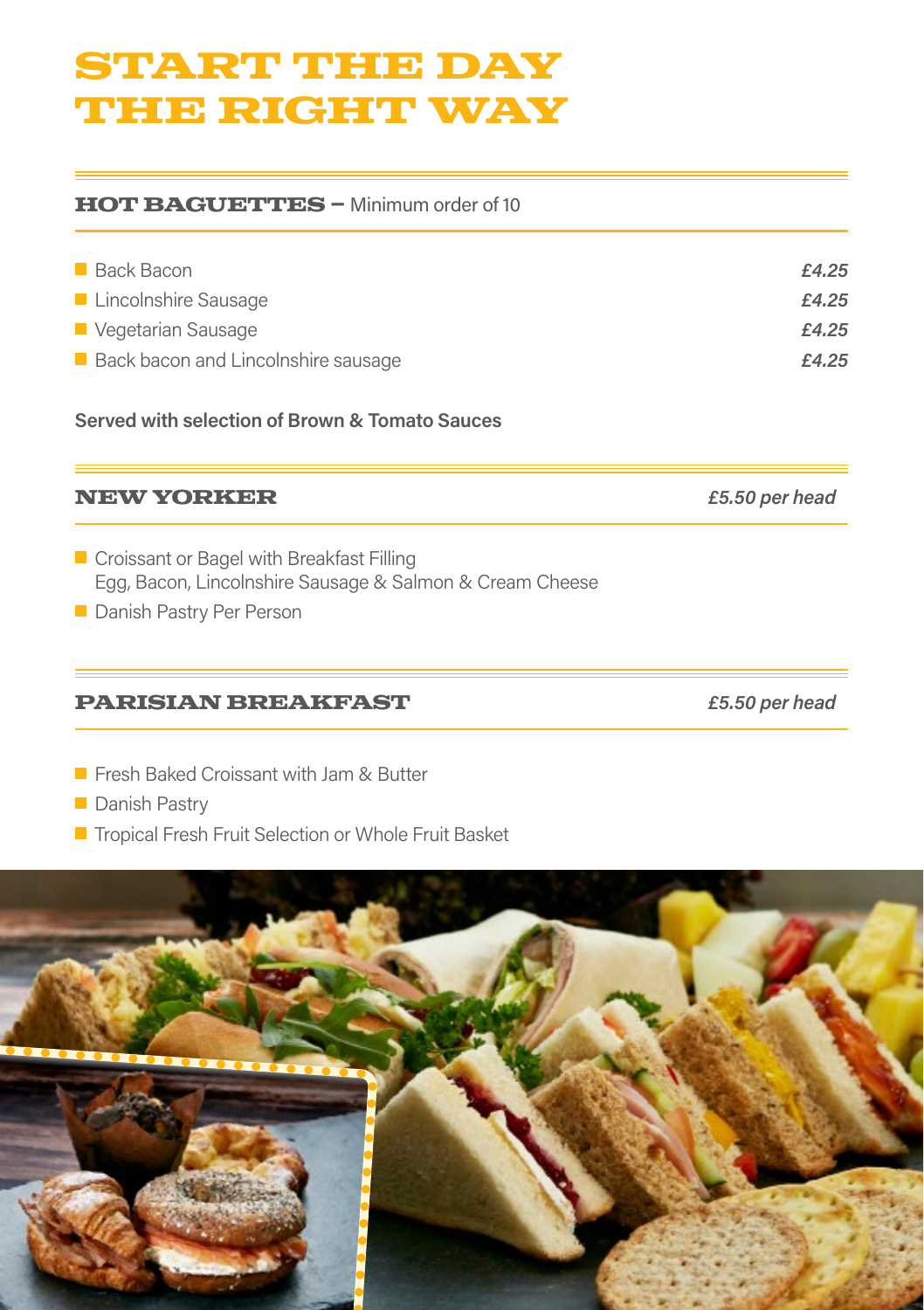## LUNCH FOR EVERYONE

Great Lunch Platters for Every Occasion – order per person



#### **Everyday Lunch**  *£6.75 per head*

- Standard Sandwich Platter *(6 quarters per head)*
- **Large Muffin / Baked Cake Slice**
- **Piece Of Fruit**

#### **Working Lunch**

#### *£6.95 per head*

- Standard Sandwich Platter *(6 quarters per head)*
- Bowl of Handmade Crisps
- **Flapjack Slice**
- Piece of Fruit

#### **Training Lunch**

*£7.25 per head*

- Standard Sandwich Platter *(4 quarters per head)*
- **Exerybody's Favourite Savoury** Selection

. . . . . . . . . . . . .

- **Mini Muffin/Cookie**
- **Piece Of Fruit**

#### **Please Note**

*Gluten Free, Vegan or other Dietary Options are available on all our lunch selections.*

. . . . . . . . . . . . . . . .

#### **Directors Lunch** *£9.25 per head*

- **Premium Sandwich Selection** *(6 quarters per head)*
- Choice Of Any Savoury Selection
- **Mini Cake Platter**
- **Tropical Fresh Fruit Platter**

#### **Hearty Lunch** *£8.25 per head*

- Fresh Selection Of Baked Rolls *(2 per head)*
- Chunky Savoury Selection:  *Pork Pie, Chicken Drum Stick, Onion Bhaji & Chilli Dip*
- Baked Cake Slice
- Piece Of Fruit
- Bag Of Crisps

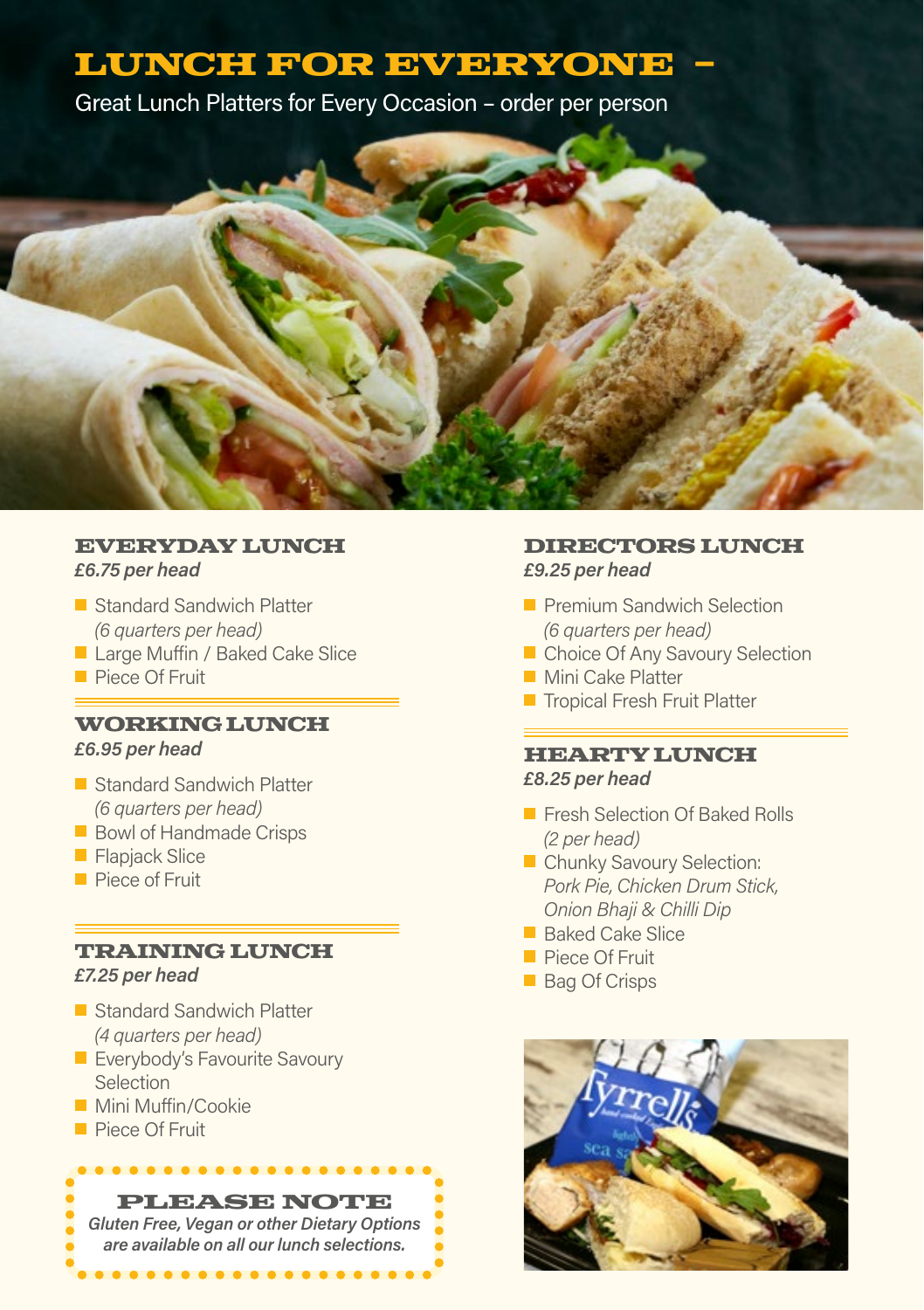## **LUNCH FOR EVERYONE -**

Great Lunch Platters for Every Occasion – or order by the platter

#### **Standard Sandwich**  PLATTER

| Ham                            |        |
|--------------------------------|--------|
| Cheese Pickle / Tomato         |        |
| Egg & Cress                    |        |
| BIT                            |        |
| $\blacksquare$ Tuna & Cucumber |        |
| ■ Chicken Mayo & Sweetcorn     |        |
| Regular (24 quarters)          | £17.50 |
| Large (40 quarters)            | £25.50 |

#### **Vegetarian Sandwich**  PLATTER

| $\blacksquare$ Cheese       |        |
|-----------------------------|--------|
|                             |        |
| $\Box$ Egg & Cress          |        |
| Eqq & Tomato                |        |
| Houmous Salad               |        |
| Cheese & Pickle             |        |
| <b>Brie &amp; Cranberry</b> |        |
| Regular (24 quarters)       | £17.50 |
| Large (40 quarters)         | £25.50 |
|                             |        |



- **Piece Of Fruit**
- Can Of Soft Drink or Bottle of **Still or Sparkling Water**

#### **Premium Sandwich Platter**

| $\Box$ Chicken & Bacon        |  |
|-------------------------------|--|
| <b>□ Cheese Salad</b>         |  |
| $\Box$ Turkey & Cranberry     |  |
| <b>La Coronation Chicken</b>  |  |
| <b>Nozzarella &amp; Pesto</b> |  |
| <b>Regular (24 quarters)</b>  |  |
| Large (40 quarters)           |  |

*Regular (24 quarters) £19.50 Large (40 quarters) £28.50*

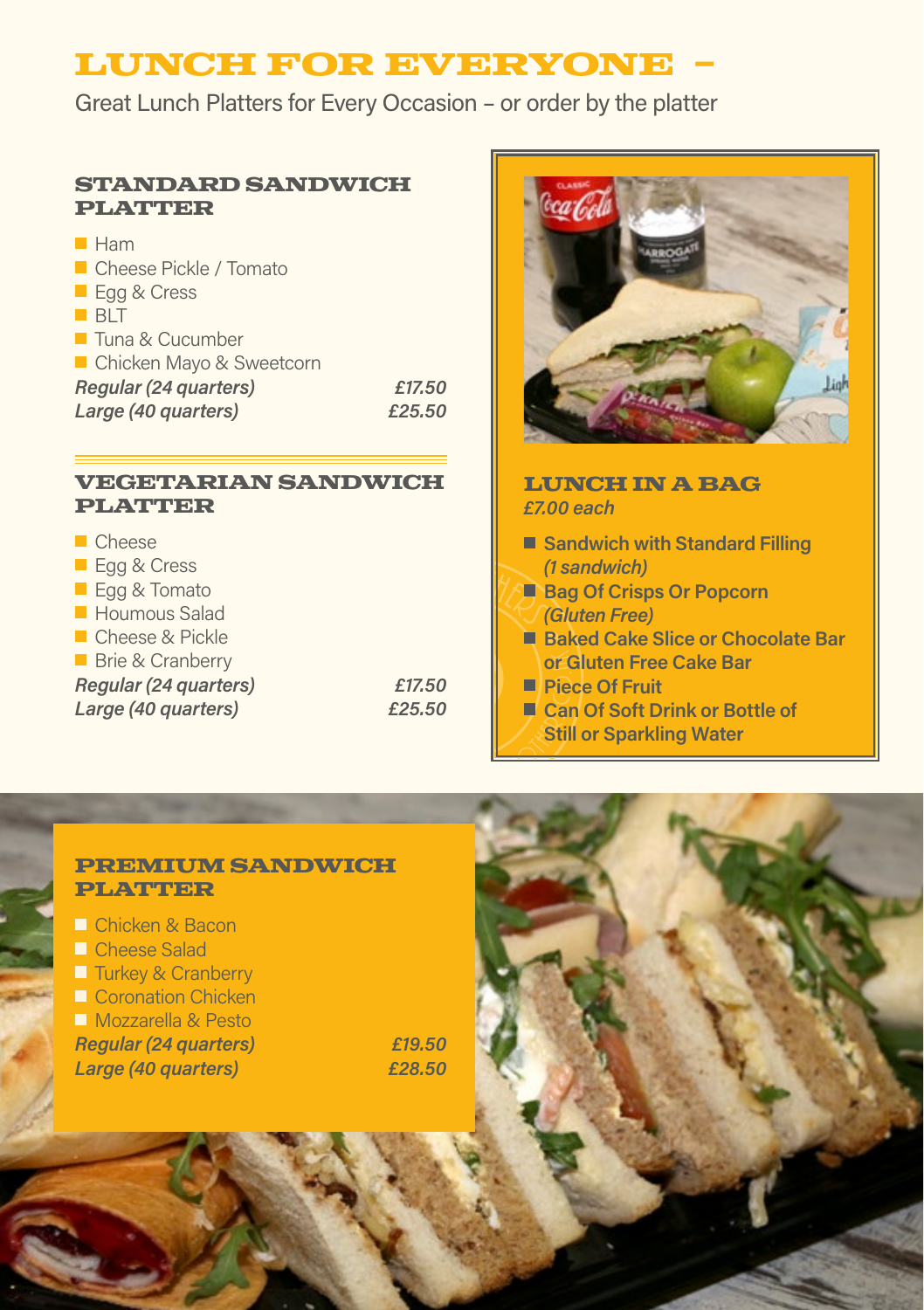## **Savoury Selection –**

Choose from any of our standard range - (subject to availability)

*Regular – serves 6 (24 pieces) £17.50 Large – serves 10 (40 pieces) £25.50* 

#### **Everybody's Favourite**

#### **Buffet Sausage Roll**

- **Mini Savoury Egg**
- Cheese & Garlic Dough Ball
- **Mini Cheese Pizza**
- **BBO Dipping Sauce**

#### **Indian Selection**

#### **Vegetable Samosa**

- Chicken Tikka Satav
- **Meat Samosa**
- **Onion Bhaii**
- **Mint Dipping Sauce**

#### **Oriental SELECTION**

- Duck Spring Rolls
- Vegetable Mini Spring Roll
- **Vegetable Money Bag**
- **Chicken Satav**
- Chilli Dipping Sauce

#### **Vegetarian Selection**

- Cheese & Garlic Dough Ball
- Samosa
- **Vegetable Money Bag**
- **Mini Cheese Pizza**
- **Chilli Dipping Sauce**

#### **LUXURY SELECTION**

*Or upgrade to our luxury range for an extra £2.50 for the Regular or £3.50 for the Large Luxury Selection* - (subject to availability)

- **Breaded Butterfly Prawns**
- **Mini Yorkshire with Beef & Horseradish**
- **Chicken Satay**
- **Vegetarian Mini Quiche**
- **Tartare & Chilli Dips**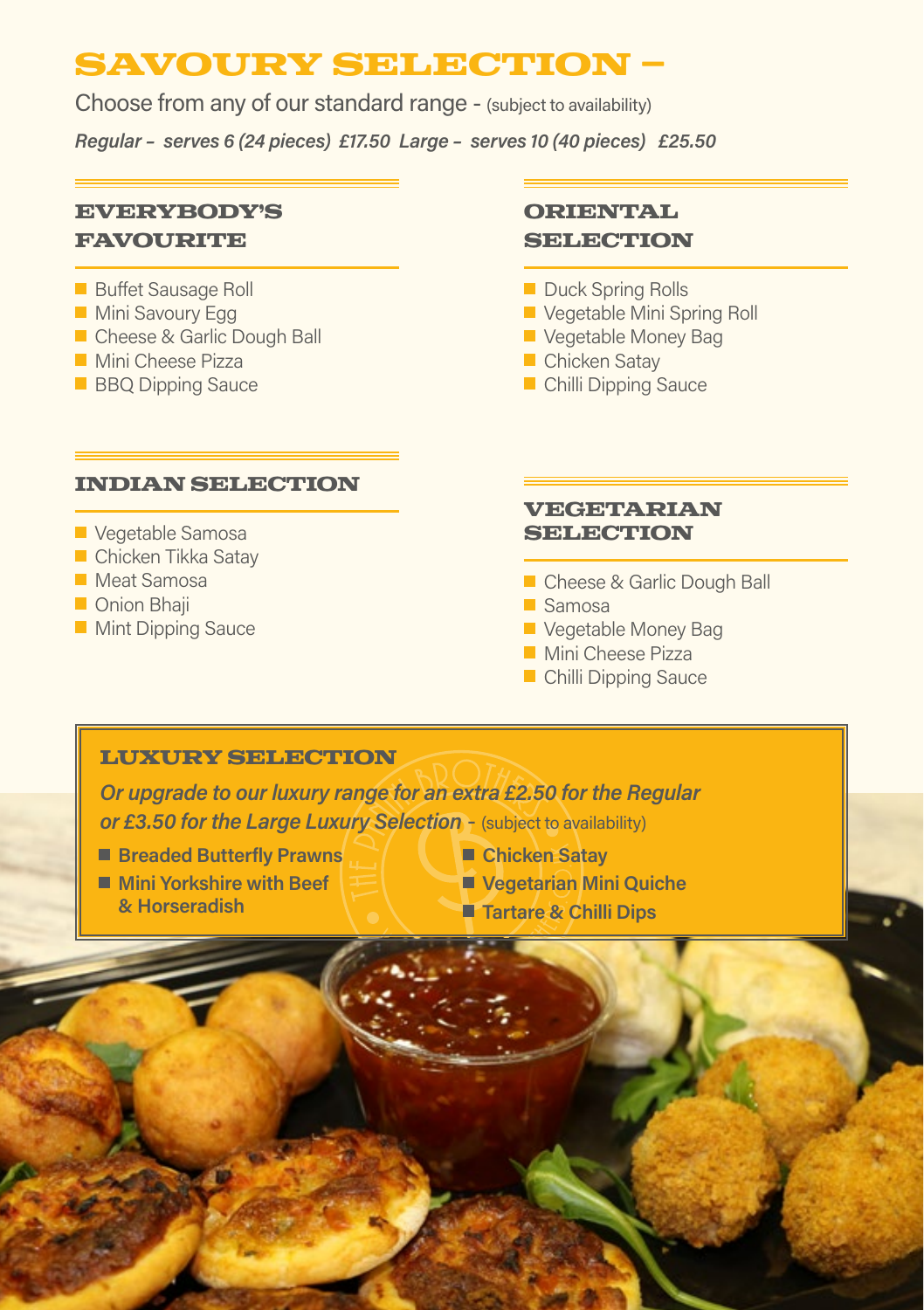## **Make Lunch Special -**

Add Extra Goodies to our standard lunch combinations & platters, or simply order on their own

#### **Deli Platter**

Slices of Ham, Turkey, Beef, Salami & Chorizo. Cheddar & Brie Served with Coleslaw, Chilli Dip & Wholegrain Mustard & Rolls & Butter.

*Regular (4-6 heads) £39.95 Large (8-10 heads) £55.00*

#### **Chip & Dip**

Slices of Carrot, Celery, Peppers, Cucumber with Tortilla Chips, Salsa & Thousand Island Dressing.

*Large £18.50 (up to 10 heads)*

#### **Cheese Board**

Emmental, Brie, Stilton, Cheddar and Edam cheeses. Served with Crackers Biscuits Relish, Pickle & Grapes.

*Regular (4-6 heads) £18.50 Large (8-10 heads) £26.50*

#### **TROPICAL FRUIT Platter**

Fresh Seasonal Tropical Fruit cut into bite size chunks.

*Exact content dependant on season but typically pineapple, melon, grapes, strawberries, kiwi fruit are included.*

*Regular (up to 10 heads) £18.50 Large (up to 20 heads) £26.50*

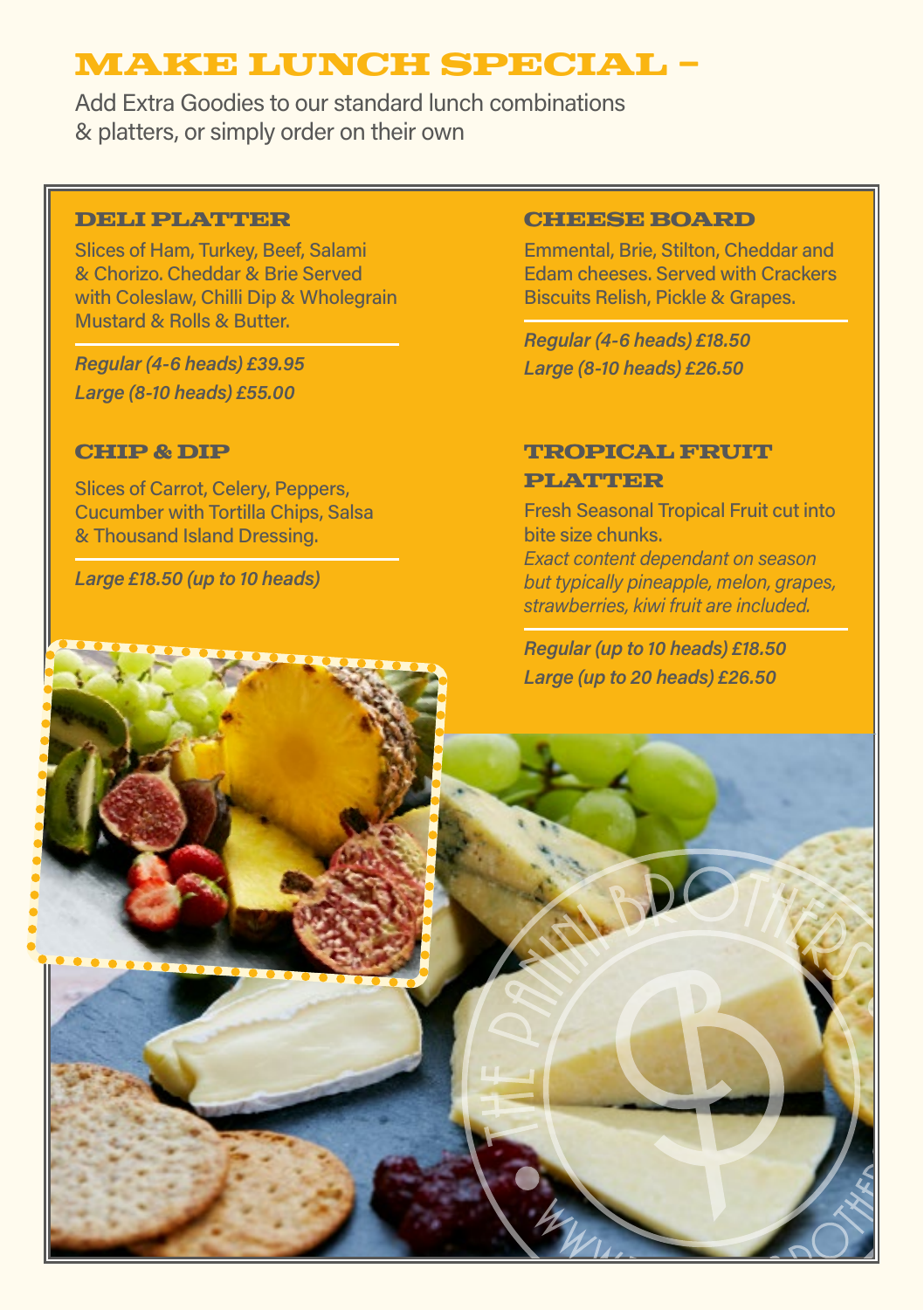#### **Standard Cake Platter**

*20 Piece Platter Serves 5-10 People £12.50*

- **Mini Chocolate Brownie**
- **Mini Ring Sugar Doughnut**
- **Mini Lemon Tart**
- **Mini Millionaires Tart**



#### **Add On' s**

| Individual Garden Salad  | £3.25 |
|--------------------------|-------|
| Greek Salad              | £5.50 |
| Couscous Salad           | £4.95 |
| ■ Chicken Couscous Salad | £5.50 |



. . . . . . . . . . . .

#### **Premium Cake Platter**

*20 Piece Platter Serves 5-10 People £15.95*

- **Freshly Baked Cookie**
- Mini Muffin
- **Flapjack Slice**
- **Profiterole**
- **Mini Cake**
- **Chocolate Sauce**
- **Fresh Strawberries**



#### **SOMETHING EXTRA**

|            | Bottle Of Soft Drink 330ml          | £2.25 |
|------------|-------------------------------------|-------|
|            | Bottled Water Still 1.5L            | £2.75 |
|            | <b>Bottled Water Sparkling 1.5L</b> | £2.75 |
|            | Carton Of Juice 1L                  | £2.75 |
|            | <b>Bag Of Hand Made Crisps</b>      | £1.20 |
| <b>COL</b> | Bag Of Gluten Free Popcorn          | £1.20 |



## **All prices are exclusive of VAT** *Local Delivery is FREE for orders over £50 excluding VAT*

*Although we will use our best endeavours to fulfil any last minute requests we generally require 24 hours notice for any order. Regrettably we cannot accept any order cancellation with less than 24 hours notice.*